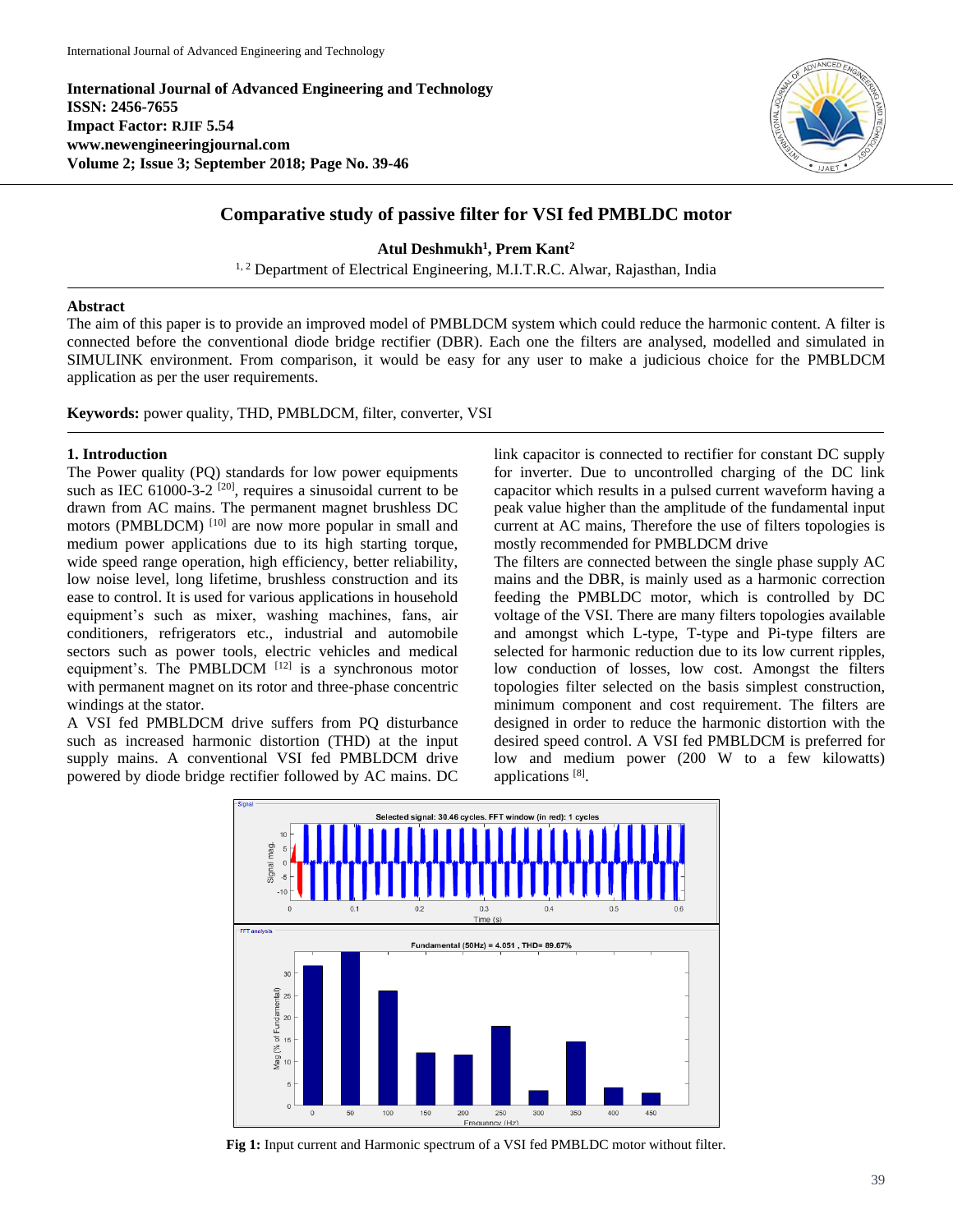A PMBLDCM is a kind of three phase synchronous motor with a trapezoidal back EMF waveform, having permanent magnets (PMs) on the rotor, replacing the mechanical commutator and brush gear.

PMBLDC Motor is controlled through 3-phase VSI operated as an electronic switch on the basis of Hall-effect position sensor signals [10]. The VSI is fed from AC mains through a diode bridge rectifier (DBR) using a capacitive DC link. The DBR draws a pulse shaped current resulting in poor power quality at AC mains. In the Fig. 1, The high value of THDi is due to uneven charging of the DC link capacitor and due to which the input current shoots up all of a sudden when source voltage magnitude becomes more than the DC link voltage and the ripples are observed in the input supply current having the THDi 89.67%. There are various international standards for electrical power quality out of which IEC-61000-3-2 presents the limits of current harmonics for drives [5].

This paper presents use of a passive filter for a PMBLDCM drive to achieve improved THD of the drive system while satisfying the PQ norms.

#### **2. Proposed filter for VSI fed PMBLDCM**

The Proposed filter is connected on the AC supply mains, the current due to nonlinear load connected to the system. The filter consist of various combinations of Inductance (L) and Capacitor (C). Filter connection on the AC side is more convenient than after DBR in terms of cost and complexity Fig. 2 shows the block diagram of the system. The filters used will be passive in nature and values are so chosen that it will reduce the harmonic distortion of the VSI fed PMBLDC.



**Fig 2:** Propo*s*ed model of VSI fed PMBLDC with filter

#### **3. Design of PMBLDC drive**

The design of improved power quality of PMBLDC drive consist of selection of filter, intermediate DC link capacitor and switching device for a VSC and a VSI.

#### **3.1 Parameter of voltage source inverter**

The VSI consist of six IGBTs and diode switches. The selection of IGBTs is based on rated current of a PMBLDC.\*

| Ю |  |
|---|--|
|---|--|

| Voltage source inverter (IGBT/diodes) | <b>Specification</b> |
|---------------------------------------|----------------------|
| Ron (IGBT is on)                      | 1 milli ohm          |
| <b>Snubber Resistance</b>             | 5000 ohm             |
| <b>Snubber Capacitance</b>            | 1 pico farad         |
| Forward voltage drop                  |                      |

#### **3.2 Parameter of voltage source converter**

The voltage source converter is designed on the basis apparent power through it.

$$
V (Peak) D.C. = 0.90 X Sec. VA.C ....... \t\t(i)
$$

| V (Avg) D.C. = $0.90$ X Sec. V A.C.               |  |  |  | (i)   |
|---------------------------------------------------|--|--|--|-------|
| I D.C. = $0.94$ X Sec. I A.C                      |  |  |  | (111) |
| Maximum current and voltage can be obtained using |  |  |  |       |

**Table 2**

| Voltage source converter (diodes) | <b>Specification</b> |
|-----------------------------------|----------------------|
| Ron (IGBT is on)                  | 1 milli ohm          |
| <b>Snubber Resistance</b>         | $10000$ ohm          |
| <b>Snubber Capacitance</b>        | 20 pico farad        |
| Forward voltage drop              | 13                   |

#### **3.3 Selection of Filter**

equations ().

Harmonic filtering is used to compensate the harmonic currents [20] produced by non-linear components such that it does not flow back to the supply. The harmonic current originates from the load and flows back to the supply, while connecting a accepter filter will reduce the magnitude of the harmonic current and reduce the harmonic distortion. The acceptor filter divides the current in the inverse proportion to impedances. These filter are connected in line to reduce the high frequency of harmonic content. The commonly used filters are L-type, T-type and Pi-type.

**Case 1: L-type filter:** First order filter is L-type filter. 20dB/dec is attenuated over the whole range of frequency. While keeping the switching frequency of the voltage source Inverter (VSI) high this L-type is used for suppressing the harmonics which is generated by high switching caused by PWM converter.

**Case 2: T-type filter:** T-type filter produces -60dB/decade in excess of the resonance frequency which is better than the Ltype filter. With less overall stored energy and lower switching frequency it is possible to achieve reduce level of harmonic distortion.

**Case 3: Pi-type filter:** It is basically a capacitive filter followed by an LC, since its shape (C-LC) is like the letter  $\pi$  it is called  $\pi$  – filter or CLC filter. Capacitance offers a more reactance to dc component and low reactance to ac component and dc component flows through chock L. The ripple factor in a  $\pi$ -section filter is given by  $\gamma = 2XC1XC2 XLRL$ 

#### **4. Filter Design**

The equivalent circuit design of input filter for each phase are shown in Fig. 3 and Ii, n is the nth harmonic current generated by the inverter circuit and Is, n, is the source current composed of n harmonics. L and C are the inductance and capacitance of the three phase circuit.



**Fig 3:** Input filter circuit per phase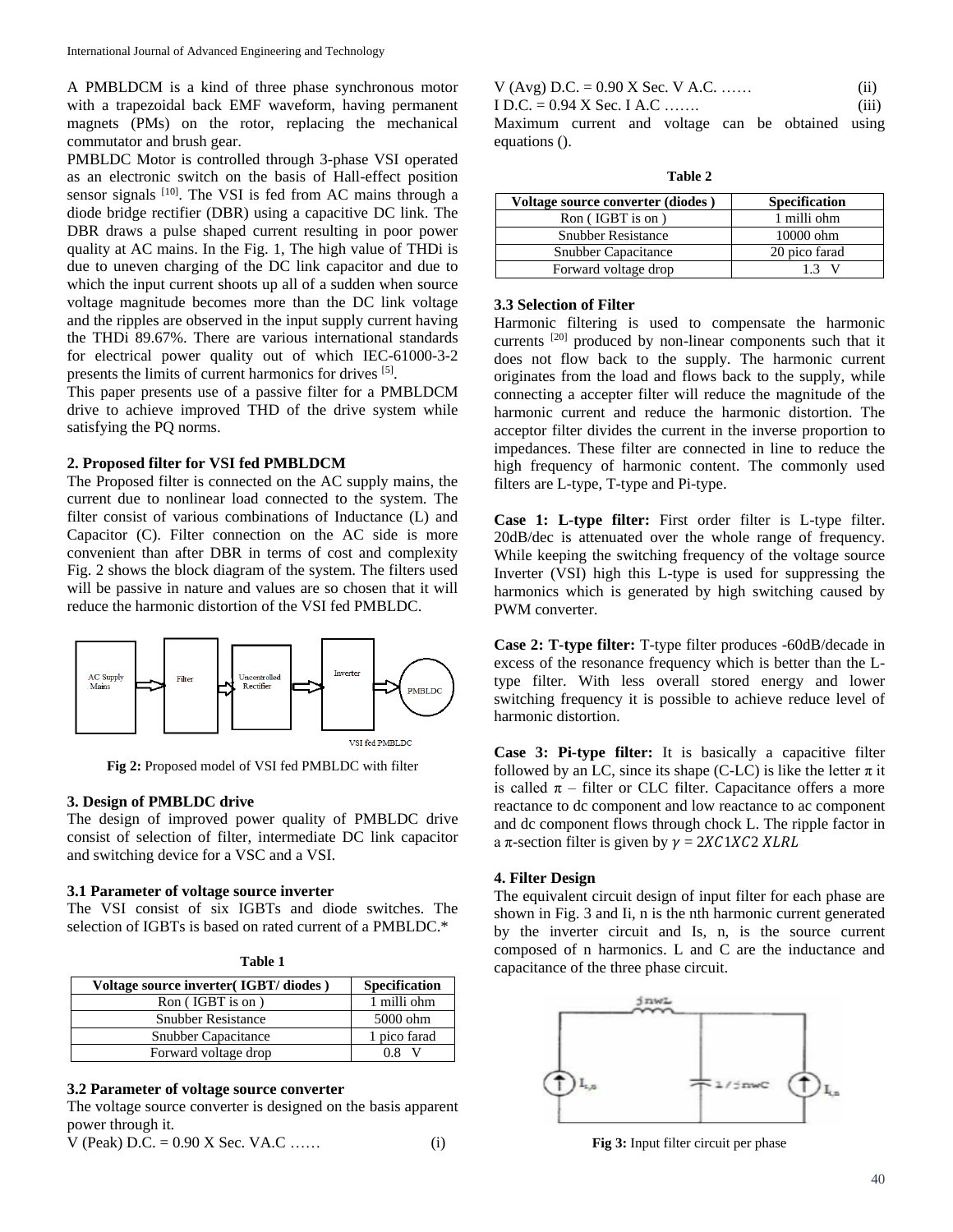International Journal of Advanced Engineering and Technology

Is, n = Ii, n
$$
\left(\frac{1/nj\omega C}{nj\omega L + 1/nj\omega C}\right)
$$
 (1)

Current division analysis of source and now rearranging the values.

$$
LC = \frac{1}{(n\omega)^2} \left[ \frac{I_{s,n}}{I_{i,n}} + 1 \right]
$$
 (2)

The product of LC depends on nth harmonic frequency of ώ where  $\acute{\omega}$  = 314 radians. Dominating frequency can be obtained by simulating without filter.



**Fig 4:** T-filter with Rectifier circuit

### **5. Result and Discussion 5.1 VSI fed PMBLDC with l filter**



**Fig 5:** Three phase inverter using IGBT

Fig. 4 shows the T-type filter with diode bridge rectifier and Fig. 5 shows the three phase inverter using IGBT as switch. The output voltage of the inverter is applied to the stator coil of PMBLDC motor. The torque and the speed of PMBLDC motor depends on stator phase voltage. Table 3 shows the specifications of components and their specifications used during conduction mode.

**Table 3:** Components and specification used in inverter circuit

| Device (IGBT)             | <b>Specification</b> |  |
|---------------------------|----------------------|--|
| Ron (IGBT is on)          | 1 milli ohm          |  |
| Internal diode resistance | 0.001                |  |
| Snubber resistance        | 5000 ohm             |  |
| Snubber capacitance       | micro F              |  |



**Fig 6**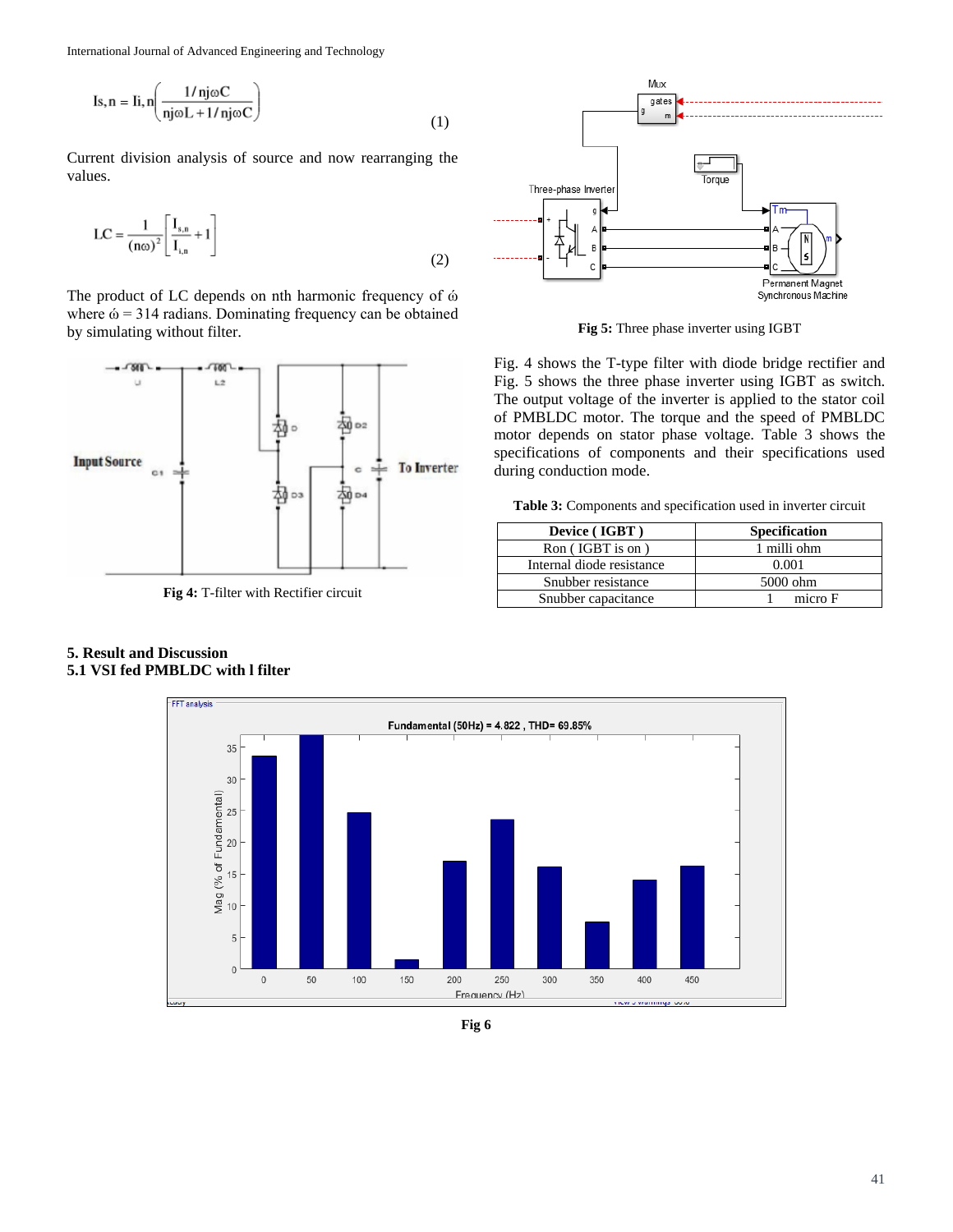





Figure 6, 7 & 8 shows the value of Total harmonic distortion (THD) for different values of Inductor (L) and

Capacitor (C). Table 4 shows the values for which reduced total harmonic distortion is achieved.

| <b>Table 4:</b> Specification of L and C for L-type filter |  |
|------------------------------------------------------------|--|
|------------------------------------------------------------|--|

| Inductor $(L)$ in Henry | Capacitance (C) in Farad | <b>Total Harmonic Distortion (% THD)</b> |
|-------------------------|--------------------------|------------------------------------------|
| $20 \text{ m H}$        | $300 \text{ m}$ F        | 69%                                      |
| $20 \text{ m H}$        | $3 \text{ mF}$<br>66.87% |                                          |
| $200 \text{ m H}$       | 30 micro F               | 28.48%                                   |
| $200 \text{ m}$ H       | 30 micro F               | 23.48 %                                  |
| $200 \text{ m H}$       | $300 \text{ m}$ F        | 17.82 %                                  |
| $200 \text{ m H}$       | $0.3$ micro $F$          | 16.76 %                                  |
| $200 \text{ m H}$       | 500 micro F              | 13.89%                                   |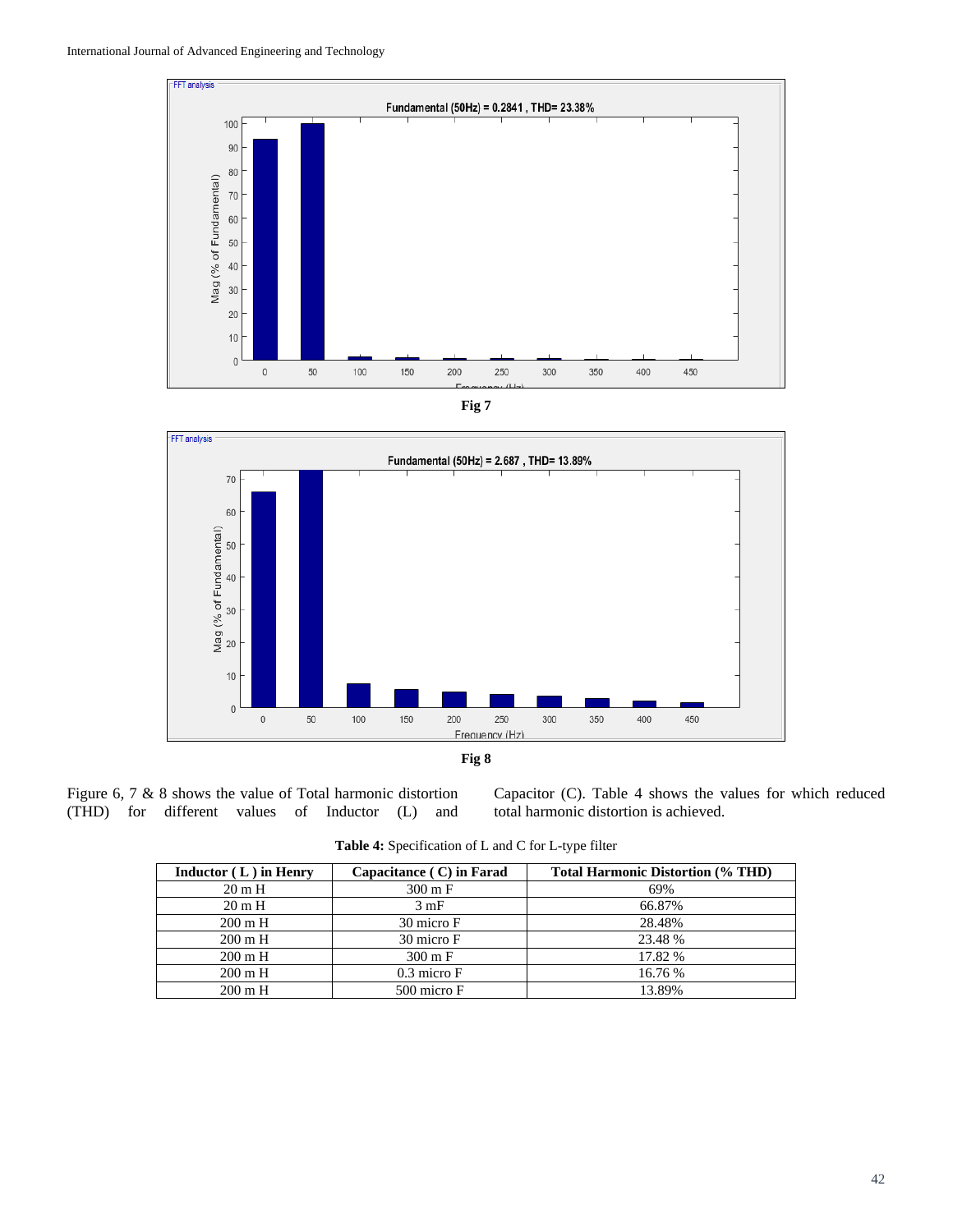## **5.2 VSI fed PMBLDC with T Filter**











**Fig 11**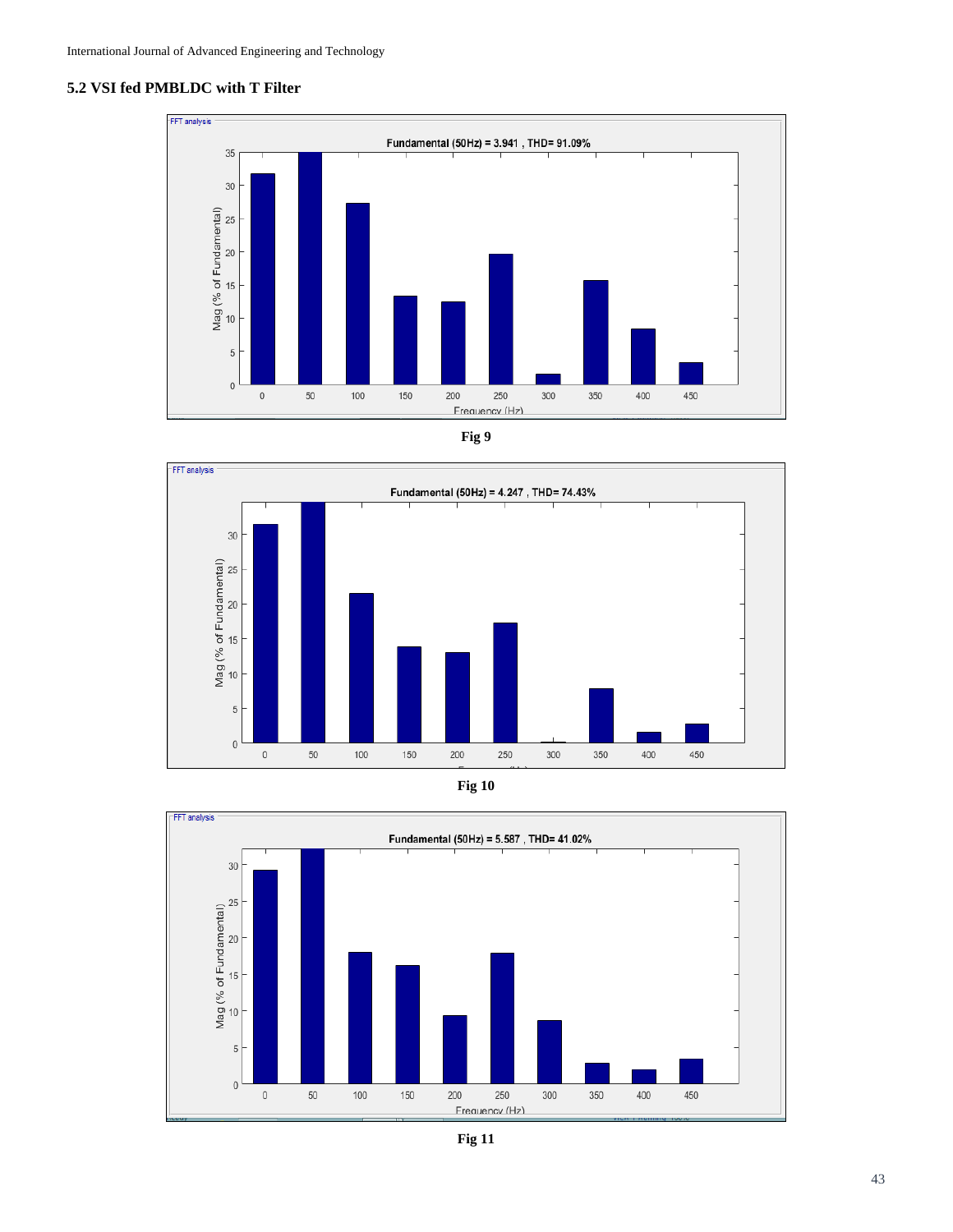| Inductor $(L1)$ in Henry | Capacitance $(C)$ in Farad | Inductor $(L2)$ in Henry | <b>Total Harmonic Distortion (% THD)</b> |
|--------------------------|----------------------------|--------------------------|------------------------------------------|
| 20 micro H               | $30 \text{ m F}$           | 20 micro H               | 91%                                      |
| 2 micro H                | $300 \text{ m}$ F          | 2 micro H                | 88%                                      |
| 200 micro H              | $300 \text{ m}$ F          | 200 micro H              | 80.62%                                   |
| 2mH                      | 3mF                        | 2mH                      | 74.34%                                   |
| 2mH                      | $30 \text{ m}$ F           | 2mH                      | 59.12%                                   |
| $20 \text{ m H}$         | $30 \text{ m F}$           | $20 \text{ m H}$         | 47.76%                                   |
| $20 \text{ m H}$         | 3mF                        | $20 \text{ m H}$         | 41.02%                                   |

**Table 5:** Specification of L and C for T-type filter

Figure 9, 10 and 11 shows the different values of total Harmonic distortion (THD) for different values of Inductor and capacitor.

Table 5 shows the specification of L and C and obtained values of harmonic distortion.

# **5.3 VSI fed PMBLDC with π Filter**







**Fig 13**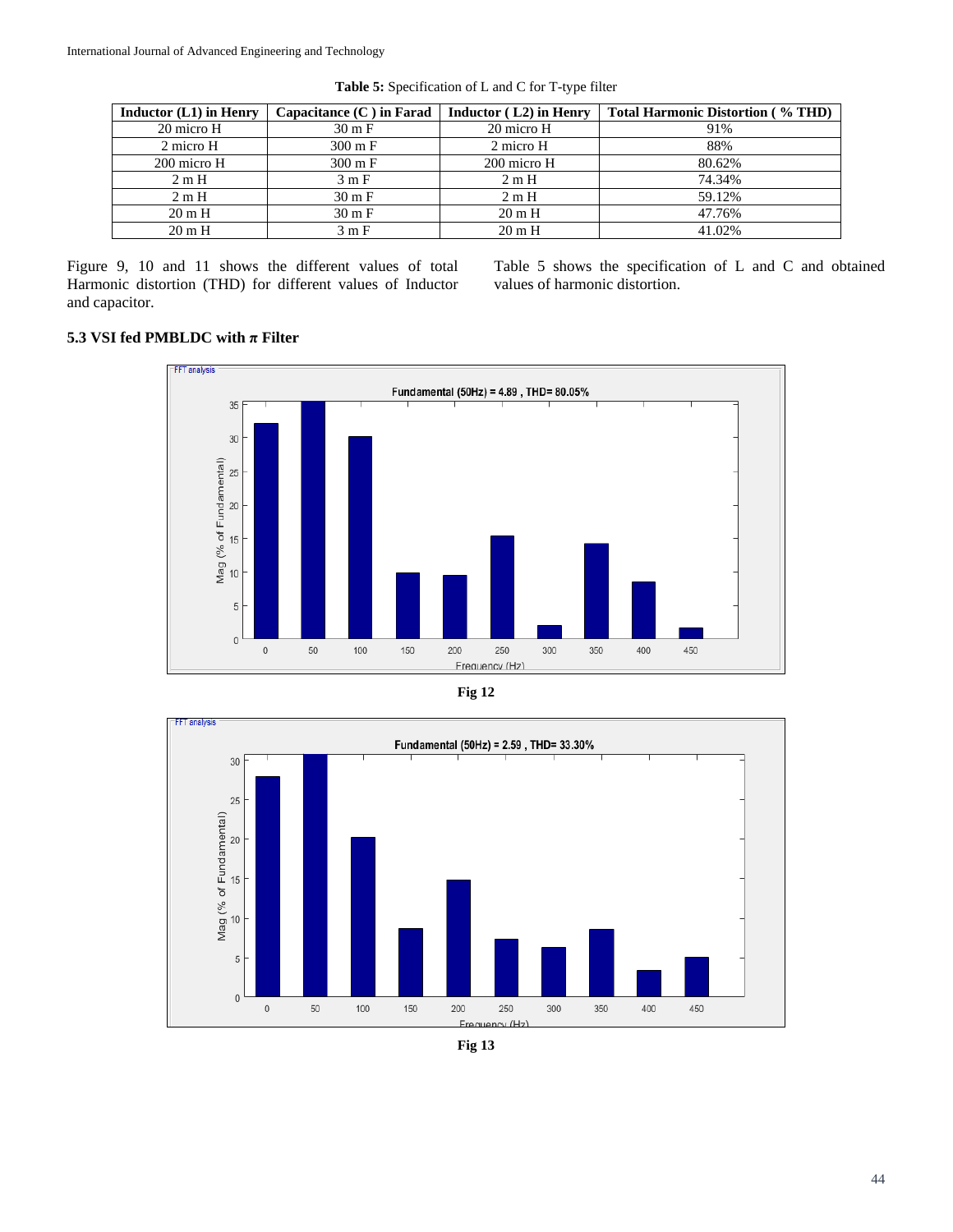



**Table 6:** Specification of L and C for Pi-type filter

|                   | Capacitance (Inductance (L) Capacitance ( |                           | <b>Total Harmonic</b> |
|-------------------|-------------------------------------------|---------------------------|-----------------------|
| $C1$ ) in Farad   | in Henry                                  | C <sub>2</sub> ) in Farad | Filter (%THD)         |
| 3mF               | 2mH                                       | 3mF                       | 80.05%                |
| 3mF               | $20 \text{ m H}$                          | 3mF                       | 73.12%                |
| $300 \text{ m}$ F | $200 \text{ m H}$                         | $300 \text{ m}$ F         | 49.12 %               |
| 30 micro F        | $200 \text{ m H}$                         | 300 micro F               | 28.12%                |
| $0.3$ micro $F$   | $200 \text{ m H}$                         | $0.3$ micro $F$           | 13.72%                |

## **6. Conclusion**

The performance of PMBLDC motor drive is with and without filter is verified using simulated result and observed from table 3, 4  $\&$  5 that the THD of L-type filter is reduce to 13.89%, T-type is 41.02% and π-type is 13.72%. This investigation shall be helpful for consumer using PMBLDC motor for low and medium rating equipments.

## **7. References**

- 1 Bhim Singh, and Sanjeev Singh. Half 'Bridge Boost Converter for Power Quality Improvement in PMBLDCM Drive. Second International Conference on Emerging Trends in Engineering and Technology, ICETET, 2009, 753-758.
- 2 Sanjeev Singh, Bhim Singh. Power Quality Improved PMBLDCM Drive for Adjustable Speed Application with Reduced Sensor Buck-Boost PFC Converter. Fourth International Conference on Emerging Trends in Engineering & Technology, 2011, 180-184.
- 3 Saurabh Shukla, Sanjeev Singh. Improved Power Quality PMBLDC Motor Drive for Constant Speed Variable Torque Load using NonIsolated SEPIC Converter. Annual IEEE India Conference (INDICON), 2014.
- 4 Kanwar Pal, Saurabh Shukla, Sanjeev Singh. Single Current Sensor PMBLDC Motor Drive with Power Quality Controller for Variable Speed Variable Torque Applications. The 5th International Conference on Electrical Engineering and Informatics Bali, Indonesia, 2015.
- 5 Medapati Joga Abhinay, Balamurugan P. Power Factor Correction of PMBLDC Motor Drive Using Cuk

Converter.

- 6 Bharat Singh Parihar, Shailendra Sharma. Performance Analysis of Improved Power Quality Converter Fed PMBLDC Motor Drive.
- 7 Enjo TK, Nagamori S. Permanent Magnet. Brushless DC Motors. Oxford, U. K.: Clarendon, 1985.
- 8 Gieras JF, Wing M. Permanent Magnet Motor Technology- Design and Application, Marcel Dekker.
- 9 Bhim Singh, Vashist Bist. Reduced Sensor Based Improve Power Quality CSC Converter fed BLDC Motor Drive", 2012 IEEE International Corif. Power Electronic, Drives and Energy Systems, Bengaluru dEc, 2012, 16-19.
- 10 Singh B, Singh S. State-of-Art on Permanent Magnet Brushless DC Motor Drives, Journal of Power Electronics. 2009; 9(1):117.
- 11 Limits for Harmonic Current Emissions (Equipment input current less than 16 A per phase), International Standard IEC 61000-3-2, 2000.
- 12 Puttaswamy CL, Bhim Singh, Singh BP. Investigations on dynamic behavior of permanent magnet brushless dc motor drive, Electric Power Comp. & Sys. 1995; 23(6):689-701.
- 13 Bollen M. Understanding Power Quality Problems Voltage Sags and Interruptions, IEEE Press Series on Power Engineering – John Wiley and Sons, Piscataway, USA, 2000.
- 14 Khalid S, Bharti Dwivedi. Power quality issues, problems, standards & their effects in industry with corrective means. International Journal of Advances in Engineering & Technology. 2011; 1(2):1-11
- 15 IEEE. IEEE Recommended Practices and Requirements for Harmonic Control in Electrical Power system, IEEE Std. 519-1992, revision of IEEE Std. 519-1981.
- 16 Alok Thapar, Tapan Kumar Saha, Zhao Yang Dong. Investigation of power quality categorisation and simulating it's impact on sensitive electronic equipment.
- 17 Venkateswara Rao T, Mahesh Babu B. Power Quality Improvement in a PMBLDCM Drive Using a 1forward Buck Converter. International Journal of Scientific and Research Publications. 2012; 2(11).